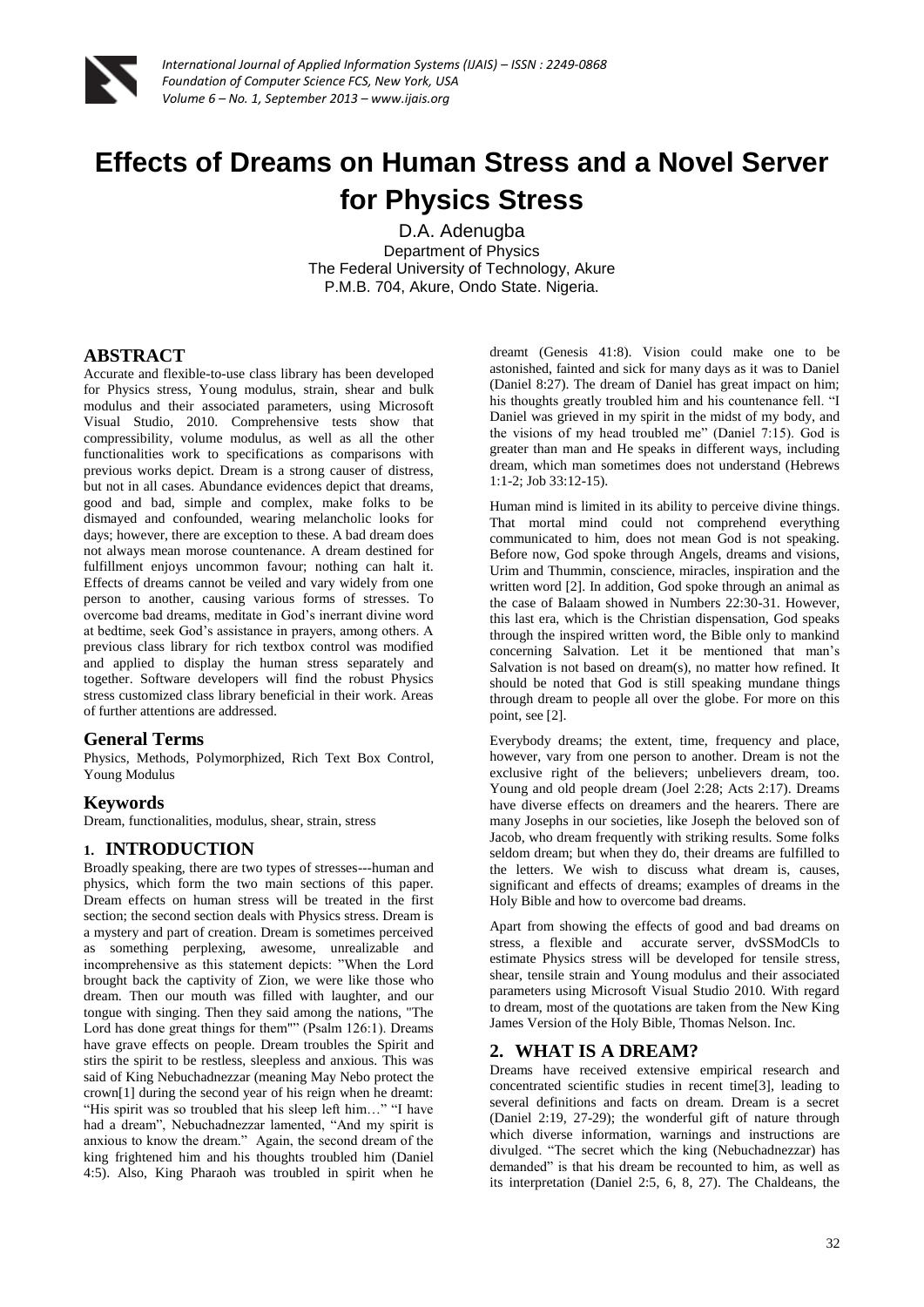

wise man, the astrologer, the magicians and soothsayers agreed that no mortal could disclose untold dream save the gods whose dwelling is not with the flesh (Daniel 2:10-11). Therefore, Daniel was right when he said, "But there is a God in heaven who reveals secret" (Daniel 2:28). His dwelling is not with the flesh on earth, but in heaven. "He who reveals secrets has made known to you what will be" (Daniel 2:29). Dreams are part of nature that occur during sleep; thus cannot be eliminated as long as sleep subsists and the material world exists.

Secret, as it is used in Daniel 2:28-29, is a figure of speech– Metonymy which stands for dream. The secret that was revealed to Daniel was the dream of King Nebuchadnezzar(Daniel 2:30). Therefore, "This secret" means this dream. Dream is a medium of communication where the Supreme God talks to His creatures about past, current and future event(s). God spoke to people through dreams as His prophets of old received messages from Him (Numbers 12:6).Today, people still dream of different things, so God is still communicating, the level of human comprehension notwithstanding. Also, dreams, according to Henry D. Thoreau as quoted by Kendra[3], are the touchstones of our characters. Dreams, according to Activation-synthesis model of dreaming of Hobson and McClarley, are subjective interpretation of signals generated by the brain during sleep[4].

Sometimes dreams are straightforward as well as their interpretation (Genesis 37:9-10). Most often, however, they are blurred and their interpretation obscured. We have good and bad dreams; simple and complex dreams. Besides, there are true and false dreams (Jeremiah 23:32; Zechariah 10:2); visitation and experiental testing dreams [5]. Dreams come in various forms; assorted objects in diverse locations are seen in dreams. Dreams have been viewed as the language of the soul; spirit informing mind with the purpose of bringing wholeness and healing in our lives[5].

Dream is not the same thing as the gospel. Dream is not a measure of faith. The latter is procured and measured by the inerrant word of God (Romans 10:17), while the former is measured by its contents and fulfillment (Deuteronomy 13:1- 5). The amount of dreams you have do not determine your salvation; Salvation is independent of dreams. Salvation is based on solid belief in Christ Jesus through obedient faith to Him. Salvation is not human reformation, according to the Church of Christ Correspondence Course on Grace (author and date not given), it is divine regeneration; it is God's operation, not human manipulation. Further this course said, Salvation is completeness in Christ; it is not competency in character!( John 3:3,5; Colossians 2:12; I Corinthians 15:10; Ephesians 3:8; see also Titus 3:3-5).

Dream is transient in nature. As soon as you wake up you may not recall the last night dream at all, not to talk of last month dream(s) or it may flicker through your mind. Dream flies away and may not be remembered, and if recalled, it may be only faintly. The ephemeral nature of a dream is likened to the shortness of the victory of the wicked and vapour-like joy of the hypocrite in the book of Job 20:1-8 (note verse 8 in particular).

# **3. CAUSES AND SIGNIFICANT OF DREAMS**

Dreams sometimes are products of multitude of businesses and activities such as intensive studies. Ecclesiastes 5:3 has this to say, "For a dream comes through much activity…." Dreams, all the times, are not reliable. They may come to pass; and they may fail flatly, creating enduring distress. Thus, one should not rely on dreams, either good or bad, due to their variability and uncertainty. King Solomon statement in Ecclesiastes 5:7 corroborates this point: "For in the multitude of dreams and many words there is also vanity. But fear God." By controlling the day activities, what you see, hear and read, you may control your dreams. There are uncontrolled dreams. This situation arises when the Most High resolved to reveal something to you. God permits dreams to occur in order to reveal certain things to His people.

Dream plays a vital roles in the life of people since the inception of the world till now. The first mentioning of dream in the Holy Bible is in Genesis 20:3 when God informed and warned Abimelech, King of Gerar in his dream to return Sarah to Abraham. That dream (and dreams) occurs in over 90 places in some of the 66 books of the Holy Bible shows clearly that it is a significant part of human existence and sustainability. God reveals secret(s) unknown to mankind with or without symbol(s) at different times in the history of the world. The dream of Abimelech was lucid enough that it needs no interpreter. Some dreams, however, are encrypted that the services of interpreter will be required to unravel the mystery as in the case of King Nebuchadnezzar.

A careful study of the Holy Bible reveals that the last book of the Old Testament (O.T) does not mention the word dream or dreams. The book of Revelation, which doubled as the last book of the New Testament (N.T) and the last book of the Holy Bible, does not contain a single word of dream. Although the book of Daniel, one of the major prophets of the O.T, has at least twenty-seven places where either dream or dreams are found; none in the book of Ezekiel, also a major prophet book. Of all the twelve minor prophets of the O.T, only Joel (2:28) and Zechariah (10:2) mention dream. While the book of Daniel narrated dreams extensively, the word dream, let alone its discussion, is not found in the rich book of Proverbs, Song of Solomon and Ruth.

Dream gives direction and triggers people into action. When Gideon heard the dream a Midianite was recounting to his companion about a loaf of barley bread that tumbled into the camp of the Midian and how it struck the tent it entered, overturned and made it to collapse, alongside the interpretation, Gideon spirit was rekindled to muster Israel for war instantly. A landslide victory with just three hundred men was recorded over myriad Midianites (Judges 8:13-25). Promises are made and received in a dream; contract are tendered for, negotiated and won in a dream; and in real life only to be fulfilled to the letter. King Solomon dreamt at Gibeon and received additional things---riches, honour and long-life---- over what he requested for from God (understanding heart to discern justice) (1 Kings 3:5-15). This indicates that what one dreams about could be fulfilled precisely; promises received in a dream could be actualized in this material world in details.

Coming to the N.T, dream occurs only in two of the twentyseven books of the N.T---Matthew and Acts of the Apostles. What all these indicate is that dream is important to human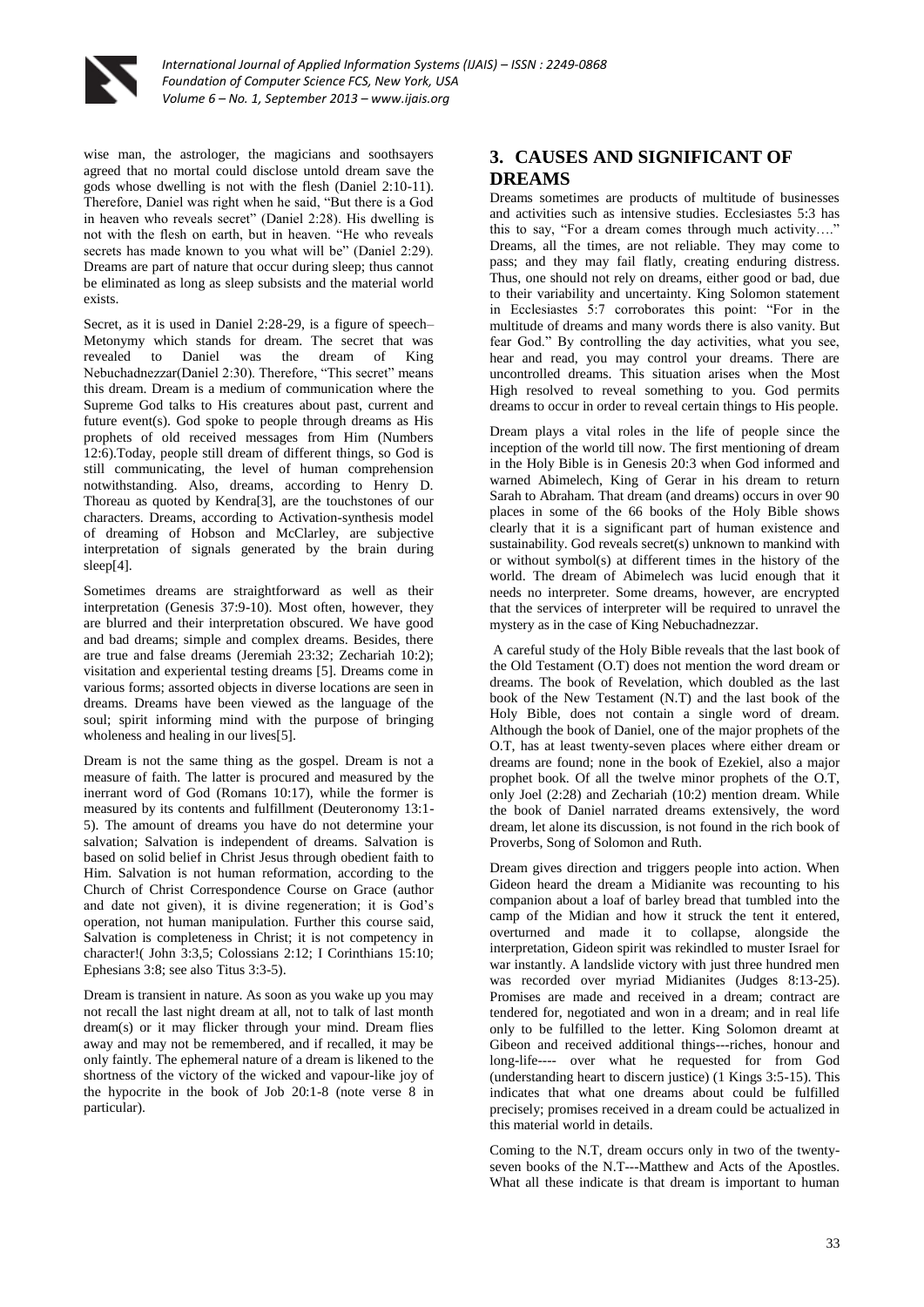

living, and that dream does not occur in all the books of the Holy Bible. Its occurrence in some of the books of the Holy Bible shows clearly how God guided His creatures through turbulent times and revealed things in future to them. Some of these things had been thoroughly fulfilled; others on the waiting list of God Almighty for accomplishment. Dream has purpose for the present and future contrary to the suggestions of some researchers that it serves no real purpose. Dreams are regarded as internally generated meaningful signals [4]. Dreaming, according to some researchers, is essential to mental, emotional and physical well-being [3]. It is recognized as having effects on human stress. Dream, apart from pointing to future happenings (precognitive or predictive dream), shows current event(s) (clairvoyant or clear-seeing dream). The retro-cognitive dreams, according to Sharif (2013)[5], uncover hidden things of the past. Therefore, "Past, present, and future are one fluid continuum that dreams draw from." Joseph was told to accept his espoused wife, Virgin Mary in a dream (Matthew 1:20). Instructions could be received from a dream (Matthew 2:12, 19, 22). Warnings, apart from instructions, are given in a dream. Laban, the brother of Rebecca and daddy of Leah and Rachel, was sternly warned in a dream not to harm Jacob(Genesis 31:24,29). Daniel 2:30 is lucid to the fact that dream and its interpretation has a purpose. Does God just put something in us without a purpose? Everything about God's creation has purpose, which may not be transparent to mankind scientifically immediately, but the reason(s) for it is there. Dream is one of these objects which is beyond instant scientifically understanding of man. Dream, like any other thing in the world, has purpose(Ecclesiastes 3:1-8; Proverbs 16:4). With time, man will comprehend more of dreams and their usefulness in directing affairs on this earth.

Moreover, dreams are sources of warnings and instructions concerning abundance and scarcity as Pharaoh dreams in Genesis 41:1-57 depict. Dreams have been found to correlate with age, gender, culture and personal preoccupations[6]. Dreams are very revealing of what is on the mind which over time produce a very good psychological portrait of the dreamer, leading to the generation of an accurate profile of the dreamer's mind [6]. Most of us dream of current and future events. We have not heard of or read about any living soul who claims he/she has not dreamt since being on the surface of the earth. Do you know of anyone? We shall be glad to hear and know the fellow.

Dream cannot be eliminated being part and parcel of nature through which sometimes the Creator of the world reveals certain things to His creatures all over the world. Man may not comprehend dream in its entirety, its nature and purpose; however, God the Creator of all things, heavens and earth and things therein through Christ Jesus (Colossians 1:16; John 1:3,10), who have no equal, does (Isaiah 42:5; 44:24; Proverbs 3:19). "…For I am God, and there is no other; I am God, and there is none like me; declaring the end from the beginning, and from ancient times things that are not yet done…" (Isaiah 46:9-10). God reveals secrets, of which dream is a part, to the upright (Proverbs 3:32 ).

Occurrence of dream does not depend on colour, physique, education, religion and social status. Regardless of who you are, everybody dreams. Dream is universal. However, its frequency and reaction(s) to it may depend on some of these factors, especially on religion. The property acquired by Jacob was shown to him in a dream ever before it came to pass,

indicating that dream can be actualized (Genesis 31:10-11). Dreams have the tremendous power to transform and enrich lives; assist to improve relationships, solve teething problems and diagnose illnesses[5]. In addition, Sharif (2013)[5] noted that dreams inspire creativity, fresh ideas, new inventions, teach leadership and right conduct.

# **4. EFFECTS OF DREAMS**

Bad dream could cause distress; and when pleasant, joy. Dream, aside from causing terrible trouble for the dreamer, it is a potential heart pulsating raiser to the hearers of the dream. Job sums up the effects of dreams in these words: "Then you scare me with dreams and terrify me with visions, so that my soul chooses strangling and death rather than my body. I loathe my life… (Job 7:14-15). The wife of Pontius Pilate, the Governor, said, "Have nothing to do with that just Man, for I have suffered many things today in a dream because of Him" (Matthew 27:19). But, in a dream one could ride on the horse back or drive the latest Jeep being in honour. Also, one can live in an indescribable comfort instead of excruciating pains. The chief Baker and chief Butler were dismayed and confounded because of their dreams. They wore morose looks which were transparent to Joseph as he came in that morning (Genesis 40:5-6), showing that the effects of a dream, especially a bad dream, cannot be hidden. The trailing emotional feelings of a dream speak volume to the dreamer and the hearers. Also, it speaks facts about the dreamer ability to absorb shock or gruesome sights or events. Sharif (2013) [5] is right when he said feelings are more accurate and truthful than words in dreams. Therefore, feelings, to a large extent, reveal the dreamer and the hearers true identity.

When Joseph (literally means He will Add or increase (Genesis 30:22-24;[1]) narrated his dreams to his brothers they were troubled; his parents also were not untouched. Dream could provoke envy, jealously and hatred as the case of Joseph indicated (Genesis 37:1-11). Distress can deeply rock the hearers of a dream, causing evil thoughts to swarm their hearts. In extreme situation, dream could lead to murder, suicide, kidnapping and human trafficking. When the effects of a dream take better part of a person, strength, power and confidence are destroyed. In addition, physical and spiritual instabilities set in to cause discomfort, distress, dissatisfaction, depression, sleeplessness, obsession and illness. Why did Joseph brethren sell him to the Ishmaelites for just twenty shekels of silver (Genesis 37:28)? Was it not because of his incessant dreams, which indicated they would serve him? If they did not have ready buyer, do you not think he could have been slaughtered?

Bad dreams, no doubt, have grave evil effects on the owner and the sharers. The diverse symbols seen in a dream often frighten, creating confusion and complexity in its interpretation. Dream symbols, which may be one or combinations of archetypal, cultural and personal symbols, often have dual opposite meanings [5].

The second dream of King Nebuchadnezzar shocked Daniel to the core. He was "astonished for a time and his thoughts trouble him" when he heard the King's dream (Daniel 4:19a). Daniel was not the dreamer, yet what he heard and the interpretation of the dream petrified him. He was moved and shaken visibly that the King, the dreamer, "spoke and said to Belteshazzar (that is, Daniel), do not let the dream or its interpretation trouble you" (Daniel 4:19b). When a dream is good and delightful to the dreamer, it causes joy and brighten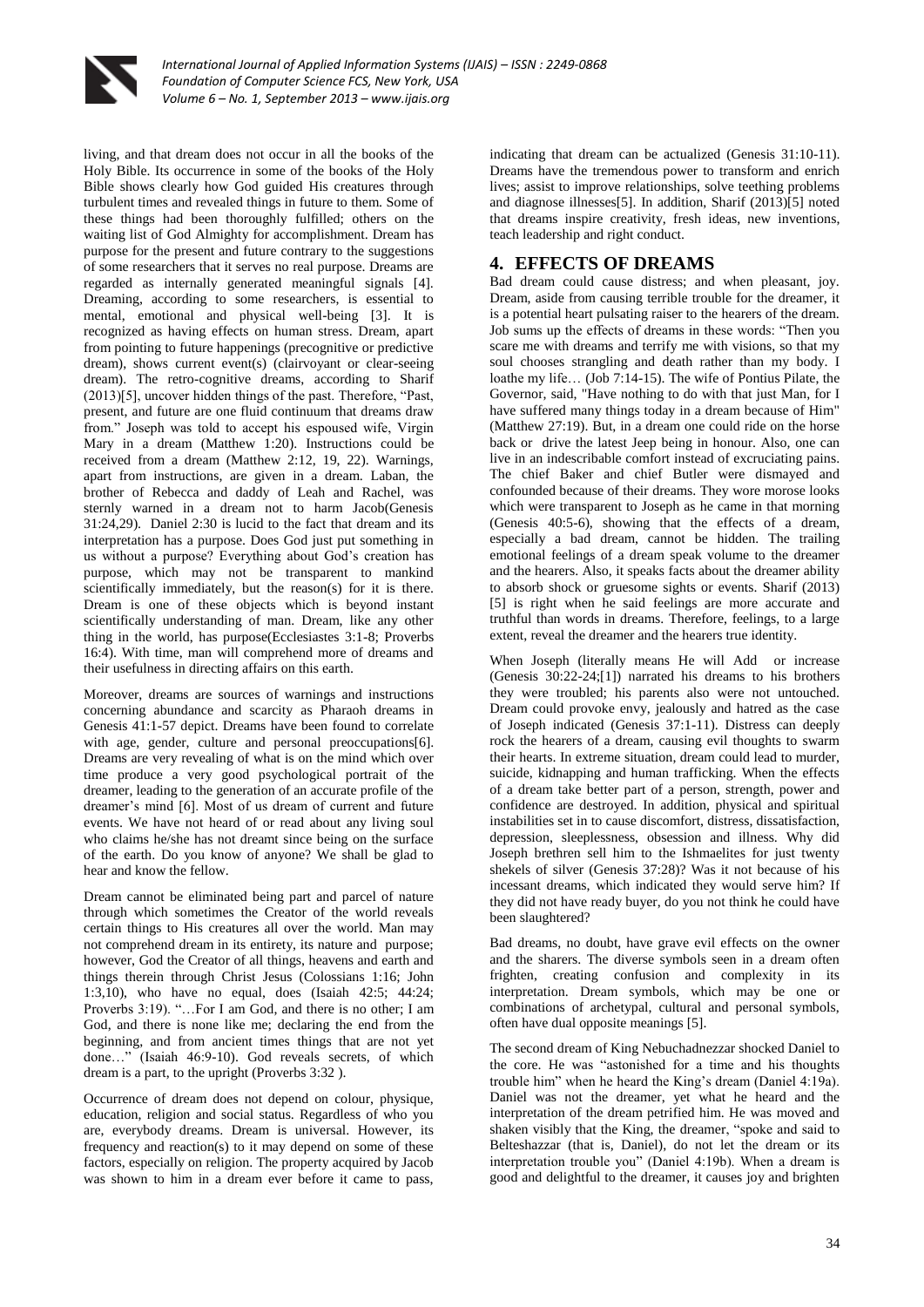

countenance. But to the hearers, it invokes open and/or secret acrimony, grudges and harms through diverse jujus and charms. It is possible, however, for the hearers to be genuinely happy about the good things heard, and this will make them cheerful. Some possible cheerful-sorrowful effects of dreams on a dreamer and the hearers are:

1. Bad dreams often make

(a) The dreamer to be uncheerful and even sick.

(b) The hearers may be genuinely sad concerning what he/she heard is coming to the dreamer. The attitudes of the hearers may be modified or shifted to be sympathetic toward the plight of the dreamer owing to his understanding that "He who is glad at calamity will not go unpunished"(Proverbs 17:5b).

(c) Also, the hearers may feign sadness openly, inwardly happy that the dreamer will soon be visited with calamity.

2. Bad dreams could make dreamers to be cheerful. This situation is not very common. When negative dreams mean positive things to come, the dreamer of a bad dream will be happy. There are some folks whose serious evil dreams always turn out positive for them. Dreaming about good things is then a source of sorrow to this set of people.The hearers' situations are either of 1(b) or 1(c) above.

3. Bad dreams may make a dreamer to be very joyous, realizing he/she has been informed and warned ahead of the evil to visit him/her. Thus, he applies solutions to checkmate the evil. Besides, he/she takes extra care in doing things, and/or being extraordinarily observant of events around him/her. Also, the attitudes of the hearers are similar to that in 1(b) or 1(c) above.

4. Good dreams, unlike bad dreams, have different effects on both the dreamer and the hearers. For one, the dreamer will naturally be glad. If he becomes a millionaire in his dream with sufficient money to use to achieve his heart desires by waking up he looks cheerful. However, he should be told to pray, fast and work hard towards achieving his dream. A dream is not always actualized by tucking two hands in the pockets to climb up and claim gifts won in a dream on the top of ladder of reward. The reactions of the hearers of the dream could possibly be one of 1b or 1c above.

## **5. ANALYSIS**

Going by points 2 and 3 above, sad dreams do not always provoke distress and sad countenance. The dreamer's knowledge of his dreams dictates his reactions, feelings and countenance. Besides, his strong religious conviction and faith may stir up positive reactions to the unfavourable dream. Past experience, as a good teacher, may stoutly assist to address the bad dream situation and reactions.

A man who is swimming in affluence in his dream may turn out to be strikingly rich in real life. A person who dreams of being in hell fire is warned to reconsider his earth existence, in words and in deeds, to be in line with the word of God. In this situation, he is not doomed for eternal destruction, if he takes to warning. Therefore, a person may be destined to be rich, either a believer or an unbeliever, but no one is destined to be eternally lost in hell fire, if he believes in Christ who is the Way, the Truth and the Life (John 14:6). When a dream is billed for fulfillment all events and people will favour it; the environment and time will be conducive for its actualization.

Yet the dreamer is required to make a move, embark on a career or trade or venture through which his dream will be fulfilled.

A dream destined to be fulfilled cannot be thwarted, but the dreamer should react, put his/her talent or skill into use. The brothers of Joseph were determined to eliminate him and put an end to the actualization of his dreams. They said, "Come therefore, let us now kill him and cast him into some pit…. We shall see what will become of his dreams!" (Genesis 37:20). Reuben, the eldest son of Jacob, pleaded for him, and helpless Joseph was cast into a dry pit, waiting for his brethren final verdict. Then, traders passed by; and the thought stalked across their minds to sell him off. Joseph was sold to an Ishmaelite merchant who in turn sold him to Portiphar, an officer of Pharaoh for his dreams to be actualized. However, Joseph's gift/talent assisted him to realize his dream. If he had hidden his talent peradventure he could not have achieved his dreams. Dreams, therefore, require action on the part of the dreamer to come to fruition. It is this action that environment and people will favour.

Having a tough night dream where you engaged a Goliath in a serious fight, you woke up thoroughly wearied, what happened? You are distressed from the hard activity of the night, which indicates that you are quite active in your dream; very conscious in the dreamland, though unconscious on the earth. What happens in the dreamland can be transmitted completely to the earth and cause stress. A man woke up sweating profusely and when asked what happened he said he has been carrying heavy loads for the past two hours. That many cried out from sleep, and some yielded up the ghost in the process is not a new phenomenon. Neither is it a new news that some slept and never woke up; enjoying to stay behind in the dreamland.

Dream is a mystery that Science and Technology has not unraveled. Its several effects are fully incomprehensible; that is why your neighbour wakes up saying, "Leave me, leave me". When asked what is the matter? He recounted how someone of unknown identity was trying to hold him back in his sweet dream with a dirty hand and exposed scattered big teeth. God holds the mystery and makes it known when He wishes to some people, the interpreters, like Daniel. Indeed, there is a God in heaven who discloses secrets without whose intervention such secrets will remain mystery. Thus, folks should rely on God for the interpretation of their dreams as they seek solution through prayer and fasting; experts help also not out of place. No one who forsakes and forgets his source survives. The Yoruba adage rightly said, "Any part that forgets its source will dry up."Therefore, lean on and cling tenaciously to God, the Revealer of secrets. Anyone who thinks dreams have no meaning fails to recognize the complexity of human creation which the Psalmist summed up in Psalm 139:14 thus:"I will praise you, for I am fearfully and wonderfully made; marvellous are your works, and that my soul knows very well."

Stress obtained from a dream could have grave effect(s) on the health and life of the dreamer. Stress has no respect for gender; it has no regard for gray hair either. The day activities can cause stress, as well as activities in the night in a dream.

## **6. OVERCOMING BAD DREAMS**

From various testimonies received from brethren, bad nightmares had been shown to be effectively replaced with good ones through prayers and fasting. The efficacy of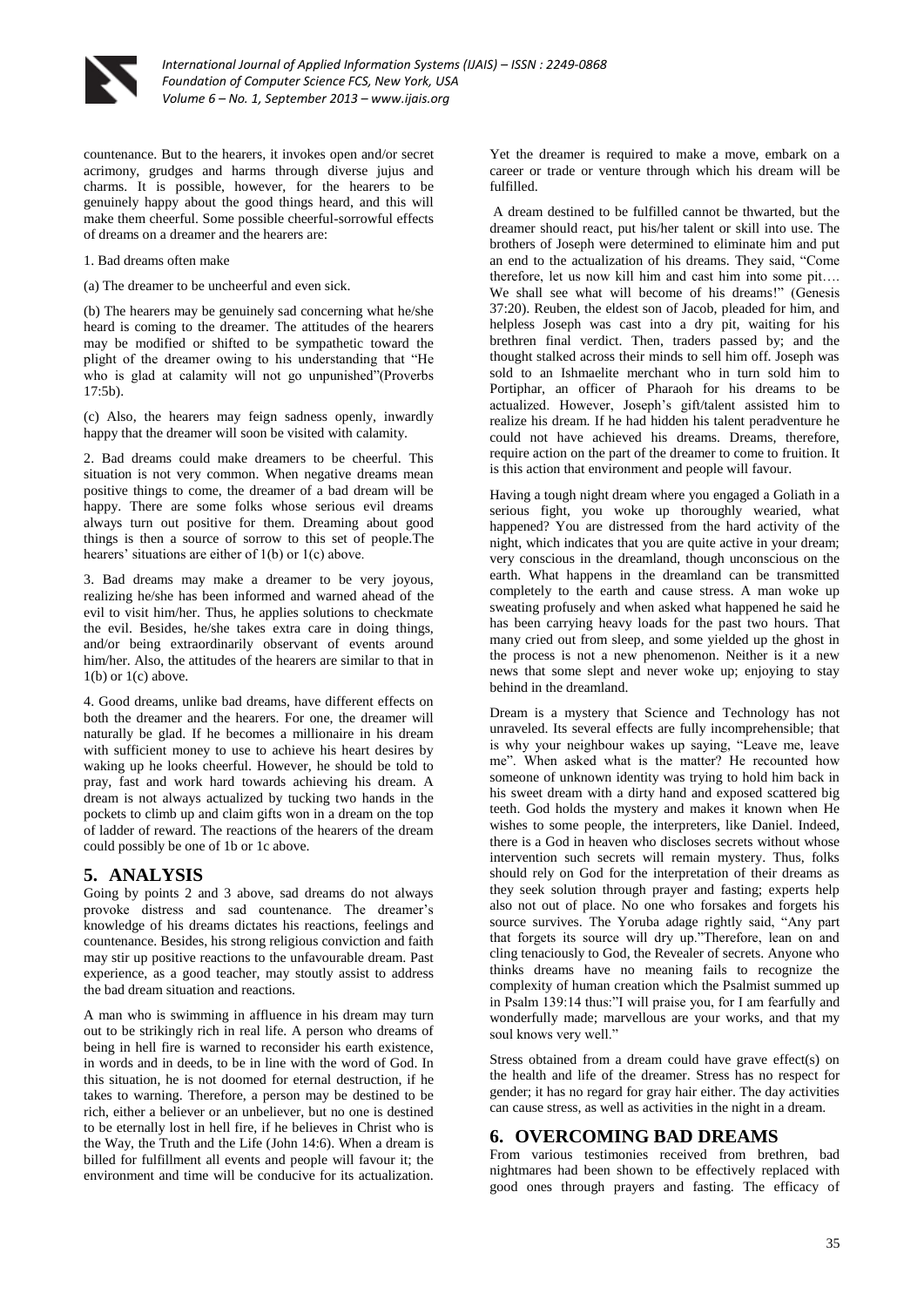

prayers had further been shown to alter, not only the dream, but also the evil effects of the bad dreams. More so, a dreamer through extraordinary care and action(s) can avert evil effects of his dream. In addition, what we read influences our actions and behaviours, thus good materials will more than likely produce good sweet dreams.

You dream sometimes about what you think before, which resides in your subconscious mind. That is why King Solomon said that you should keep your heart with all diligence. "Keep your heart with all diligence, For out of it spring the issues of life" (Proverbs 4:23). Our real world fears and anxieties, Tenzin(2013)[7] correctly observed, follow us into our sleep. You are a product of your dream. Dream is a function of your thinking to a large extent, as well as what you are suffering from or enjoying. That is what Prophet Isaiah meant when he said, "It shall even be as when a hungry man dreams, and look --- he eats; but he awakes, and his soul is still empty; or as when a thirsty man dreams, and look --- he drinks; but he awakes, and indeed he is faint, and his soul still craves…"( Isaiah 29:8).

Since your thinking influences your life and dream, think positively. Therefore, read the Holy Bible and good books. A pure heart will dream of good things.

Another solution to overcoming bad dreams is meditation. A short passage of the Holy Bible will help you as you stay on bed, ready to sleep. Meditating and praying for guidance have been known to attain alpha dream state and help increase dream recall [5].

Moreover, run away from evil for what the eyes see penetrate into the heart to soil or purify it. That is why you have to make a covenant with your eyes not to see things that will make you stumble and have bad nightmares. Learn to say NO to any bad things during the broad daylight and in your dream you probably will do the same. The adage says, "Determination is mother of invention"; determine not to do evil and you won't do evil anywhere and anytime. Distress is in-built with evil doings and that is why God asks everyone to fear him and depart from evil, so as to be in health and renew strength (Proverbs 3:7-8). Although bad nightmares cannot be eradicated, they can be changed when we rely on God for assistance in prayers and fasting, and through reading and meditating His divine word.

#### **7. DREAM IN THE COMPUTER**

There are available methods to open and load Rich Text Format file [8]. Two of these methods, dvOpenLoad are further polymorphized by adding ReadOnly and WordWrap properties to prevent user from editing the Rich Text Box control (RTBC) when the content(s) is required to be viewed. WordWrap property automatically wraps words to the beginning of next line. The parts of the human stress can be viewed together and separately. There are three context menus under the Human Stress main menu which is not shown for want of space. The first two menus had been reported in previous work [8]. Upon clicking the third submenu, context menus are displaced. The short code under Abstract submenu is this:

 If dvRtf.dvOpenFileLoadToRTBC(dvRTFC, dvFNam)  $\sim$  dcomm Then Exit Sub

Where dvRtf is the object variable declared for the modified RTF class library at client application class level. dvFNam is

the file name to open, a string variable also declared at class level being required in more than five places. The structure is the same for the other submenus except the file name. The modified codes works to specification as user could not alter the RTFBC content. When the RTBC is loaded, save and print menus are enabled. They perform the operations their names suggest on the RTBC content. The diagram prepared with Insert----Shapes in MS Word did not show when the rich text format file was uploaded. This problem was resolved by rightclicking on, and copying the grouped diagram in the file to Paint Application and saved as JPEG. Without closing the Paint Application yet, the diagram was copied and pasted back in the appropriate place in the file in Word; the previous diagram deleted.

#### **8. PHYSICS STRESS FUNCTIONALITIES**

Engineers require the knowledge of stress and strain during designing and construction work. Young's modulus, Y in particular is useful to predict the elongation or compression of an object as long as the stress is less than the yield strength of the material [9-10]. Stress,  $\sigma$  is a force per unit area; it has identical unit as pressure, Bulk and Young's modulus (Pa or  $N/m<sup>2</sup>$ ).

$$
\sigma = \frac{Force.F}{Area\text{ upon which the force acts, } A} = \frac{F}{A}
$$
 (1)

When Area, A is small or narrow,  $\sigma$  is very large. The fractional deformation resulting from a tensile stress is known as tensile strain ε, it has no unit being a ratio. Strain is the ratio of change in dimension,  $\Delta L$  to the original  $(inital)$ dimension,  $L_0$  [9-11, 21].

$$
\varepsilon = \frac{\Delta L}{L_o} \tag{2}
$$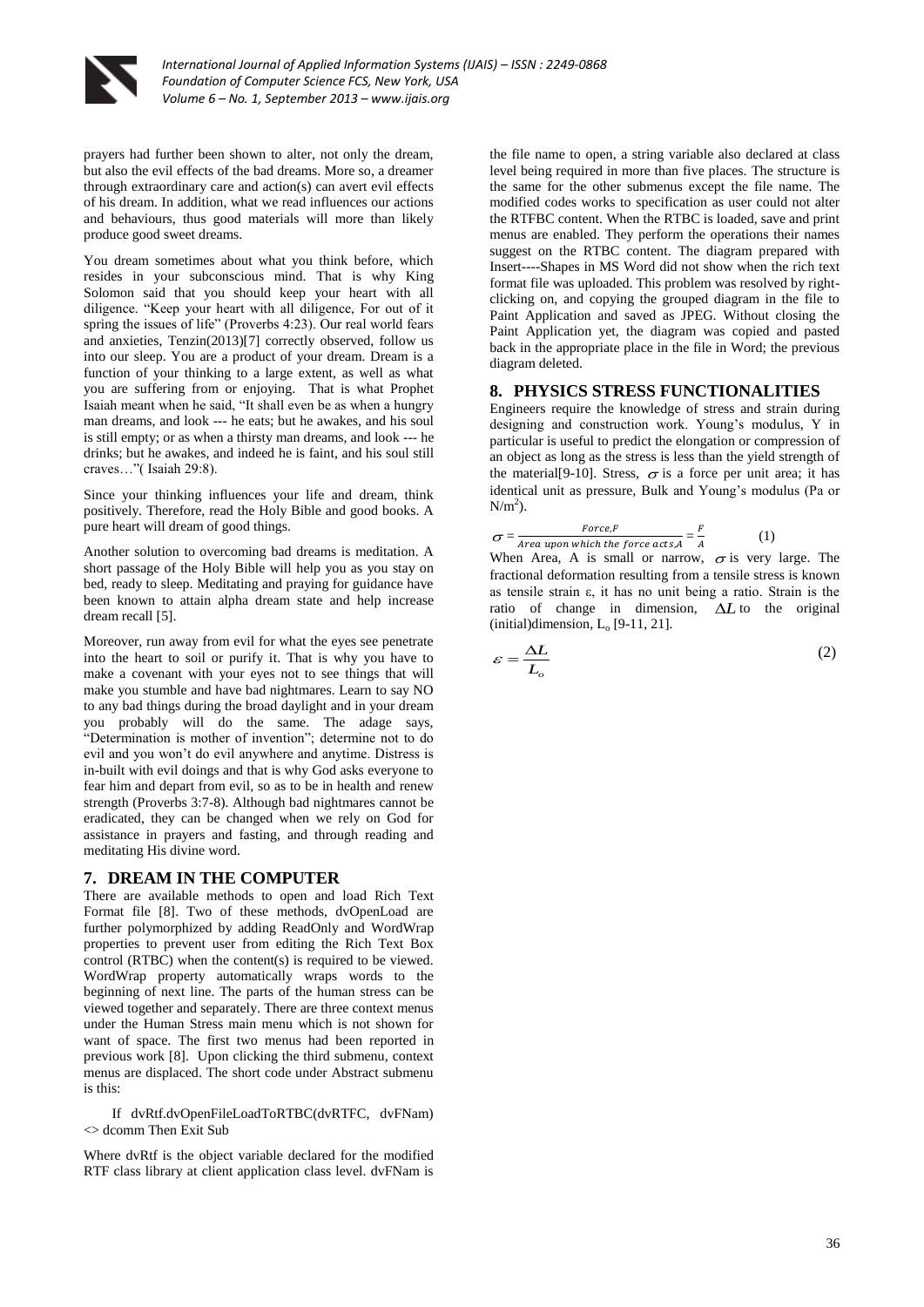

**Figure 1: Physics Stress Models**

The smallest tensile stress that will produce a permanent distortion in a body is called elastic limit. Beyond this limit, upon removing stress, the body never regains its original elasticity. Young's modulus, Y or modulus of elasticity or tensile modulus, measures mechanical behaviour of materials(stiffness of an elastic material) and is given by tensile stress divided by tensile strain. Young's modulus, derived by Thomas Young(1860-65), a  $19<sup>th</sup>$  century British Scientist<sup>[12]</sup>, is employed to predict the deflection that will occur in a statically determinate beam when a load is applied at a point in between the beam's supports[12]. Besides, the change in the dimension of a bar made of an isotropic elastic material under tensile or compressive loads can be estimated with Y. The gradient(slope) of stress-strain curve in solid mechanics at any point is known as tangent modulus. The tangent modulus of the initial, linear portion of a stress-strain curve is called Young's modulus, which is a factor of proportionality in Hooke's law under the assumption of an elastic or linear response[12]. The higher the Young's modulus, the stiffer the material [11].The reciprocal of bulk modulus, B, is compressibility, K. B is volume stress,  $V_r$ divided by volume strain,  $V_{n}$ ; it measures the object's resistance to uniform compression[10,12,13-16, 17-18]. The bulk modulus of a solid influences the speed of sound and other mechanical waves in the material, as well as the amount of energy stored in the solid in the earth's crust [19].  $\Delta P$  is the change in pressure caused by the application of pressure on an object of original volume,  $V_0$ , which in turn causes a volume change of  $\Delta V$ . The shear modulus is shear stress,  $\sigma_s$  divided by shear strain, ε<sub>s</sub>. For detailed derivation of the models and their well-established concepts see [9,12-13, 19-20]. From each of the major equations in figure 1 with two operands, at least two others could be derived. Area, A in eqn. (1), for instance, could be calculated with known F and  $\sigma$ ; and F could be obtained when the values of σ and A are known. All derivable equations are estimated for all the major equations. For Young and Shear Moduli, there are eight derivable parameters each.

## **9. PROGRAM SUMMARY AND NUMERICAL EVALUATION**

Using Microsoft Visual Studio, 2010, methods, functions and properties were written for the models in figure 1. Each model and their derivable has two types of methods: single and multiple methods. The multiple methods have reference DataGridView control(DGVC) which contains the inputs and returns the result in the last column. This last column is inserted at run time. Also, all the multiple methods have the same name as the single, and call the single method to compute the result. What the multiple methods do is to enter a loop, read the input(s) and pass it to the single method to return the computed result as argument which is stored in the last column of DGVC before the next set of data is read again until the input(s) finishes. The single methods, apart from being used internally, are available for external call being declared as public. The equation for each model can be generated dynamically. There are seven methods for generating the equations for Y, B, Vn, σs, εs, K, S in figure 1 and their related models. Each has an enumeration class that assist to specify the parameter to return its equation. For B, for instance, this is the enumeration class declared just below the server constructor.

| Enum EnumBulkMod |                               |
|------------------|-------------------------------|
| dvB VoPcdVc      | 'For $B = -(Vo*Pc)/Vc$        |
| $dvVc_VoPcdB$    | <i>'For Vc</i> = $-(Vo*Pc)/B$ |
| $dvPc$ BV $cdVo$ | 'For $Pc = -(B*Vc)/Vc$        |
| dvVo BVcdPc      | <i>'For Vo</i> = $-(B*Vc)/Pc$ |
| End Enum         |                               |

When the server is instantiated and dvGetBulkModEqn method is summoned, the correct equation is retrieved for user to display where he likes. This design drastically reduces the number of methods to write and call at the client side or another server side.

The Young's modulus (Y) could be evaluated in two ways, depending on the available inputs as figure 1 depicts. The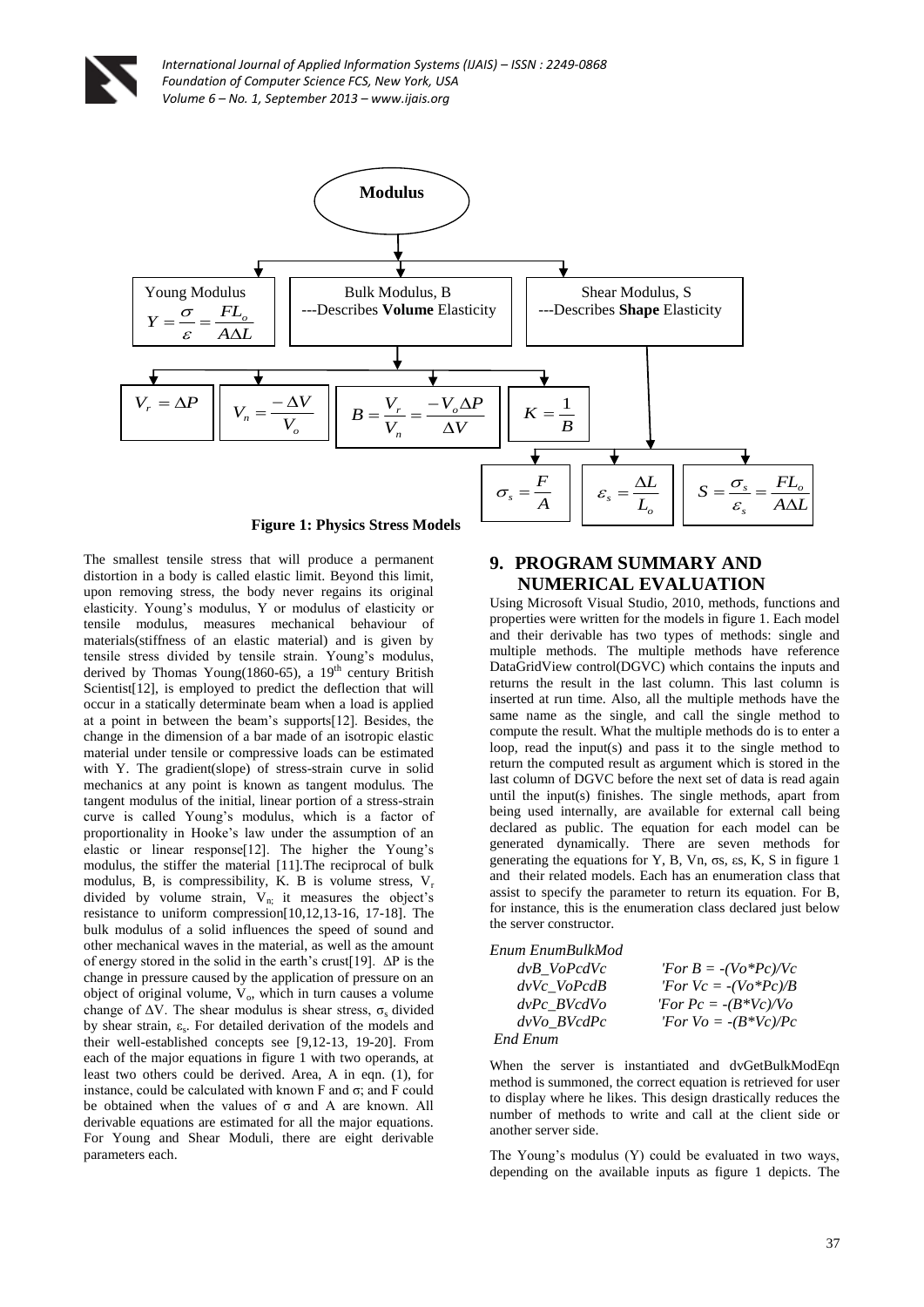

dvCalYoungMod single result method accepts tensile stress and tensile strain as object arguments and the output argument is a reference object for the computed Y. The second overload

accepts four inputs of F, L0, A and  $\Delta$  L and returns calculated Y in the last reference object argument. This polymorphized method is also adequate to effectively compute all derived models. Tables 1 and 2 show force, F and original length, L0 results respectively for multiple results for the given parameters indicated. The dvCalBulkMod method, on the other hand, accepts three inputs and the calculated B is returned in a reference argument. The compressibility, K method calls dvCalBulkMod method to compute B, and then finds the reciprocal of B which is returned as a reference object argument. The second overload simply accepts B and calculates the inverse.

All the methods were tested for all the main and derived models and found to be accurate as comparison with previous works show [20-21]. To format result on request, a Boolean write only property has to be set to true (default in the server constructor is false and the formatting string must be supplied via another property, else the Scientific default will be used.

These properties give user adequate control on their output result(s). Table 3 for shear modulus result is to nine decimal places, the setting string is "#.000000000". Note that the results shown are extremely limited for lack of space, however, up to one hundred thousand inputs could be accepted, processed and outputted as long as the user's system has such capability. Row one text for each table can be varied, depending on what the user supply. For instance, in Table 1, we supplied Y for Young's Modulus, A for area, Lc for change in length and Lo for original dimension, while force, F full equation is given. SM is shear modulus in Tables 2 and 3. Needless to mention that all inputs are carefully and thoroughly checked for validity for all the model computations, and informed comment(s) provided when error occurs to show what has gone wrong. However, it is not in all cases that program is terminated when error occurs. Where there is no valid data in any input, NN is returned to indicate Not a Number and is inserted in the result column, which is the last column, as the second to the last row of Table 2 shows. All the results generated corroborate existing facts on the models treated.

#### **Table 1: Result for force given Y, A, Lc and Lo**

| Y     | A      | Lc    | Lo    | $Force=(Y^*A^*Lc)/Lo$ |
|-------|--------|-------|-------|-----------------------|
| 1.30  | 40.00  | 60.00 | 80.00 | 69.33333333           |
| 0.78  | 56.80  | 44.60 | 59.50 | 59.10511211           |
| 2.50  | 88.20  | 6.34  | 15.67 | 544.9897476           |
| 8.23  | 100.34 | 33.00 | 40.50 | 1013.479609           |
| 78.30 | 54.70  | 9.11  | 38.79 | 18236.87793           |

#### **Table2: Result for original length, Lo given shear modulus(SM), A, Lc and F**

| <b>SM</b> | Area, A | Change In Length, Lc | Force, F | Original_Length, Lo |
|-----------|---------|----------------------|----------|---------------------|
| 1.09      | 10.00   | 1.78                 | 40.00    | 244.9438202         |
| 34.78     | 80.00   | 0.23                 | 60.00    | 725843.4783         |
| 82.45     | 87.00   | 50.00                | 23.45    | 3364.20735          |
| 1.67      | 112.50  | 2.30                 | 100.00   | 8168.478261         |
| No data   | 56.00   | 2.50                 | 27.89    | <b>NN</b>           |
| 77.70     | 99.45   | 33.00                | 39.12    | 9160.321418         |

#### **Table 3: Result for shear modulus given F, Lo, A, Lc**

| F      | Lo    | A      | Lc    | $SM=(F*Lo)/(A*Lc)$ |
|--------|-------|--------|-------|--------------------|
| 40.00  | 1.09  | 10.00  | 1.78  | 2.449438202        |
| 60.00  | 34.78 | 80.00  | 0.23  | 113.4130435        |
| 23.45  | 82.45 | 87.00  | 50.00 | 0.444471839        |
| 100.00 | 1.67  | 112.50 | 2.30  | 0.645410628        |
| 39.12  | 77.70 | 99.45  | 33.00 | 0.926192239        |

#### **10. CONCLUSION**

Dream is one of the media through which Almighty God communicates with human beings deep things concerning the past, present and future on earth. Dream is a medium of divine revelation that had existed since the inception of the earth.

Dreaming about good things is a source of sorrow to some people; but to some, a source of bliss and cheerfulness. Bad dreams have been found to give room for good ones through prayer and fasting. However, dream cannot be eliminated by prayers and fasting or any other methods, since it is part of